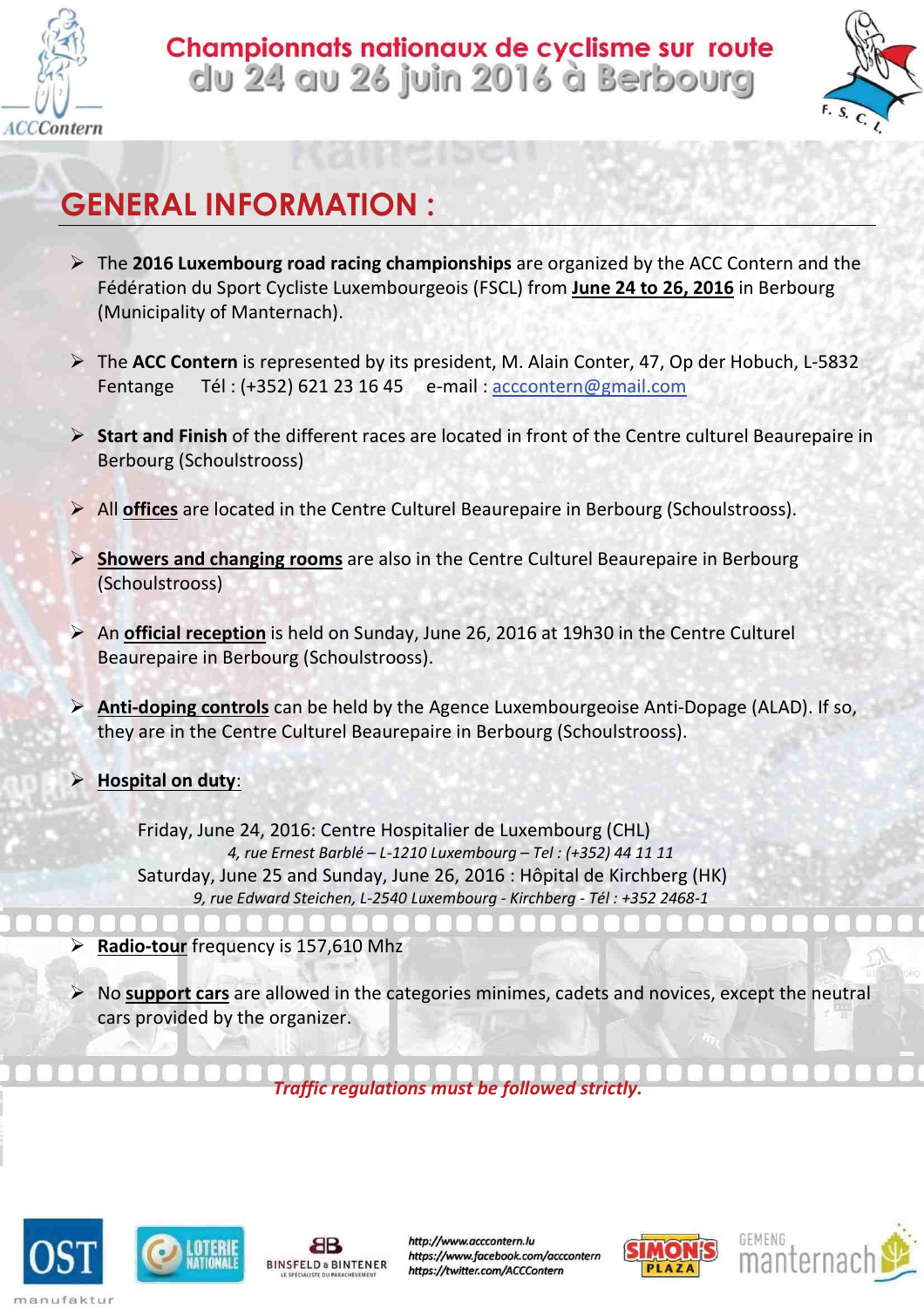

**OFFICIALS:** 

## Championnats nationaux de cyclisme sur route<br>clu 24 au 26 juin 2016 à Berbourg



| Race director                  | <b>Claude CONTER</b>                                                                                                                                                                                           |
|--------------------------------|----------------------------------------------------------------------------------------------------------------------------------------------------------------------------------------------------------------|
| Assistant race director        | Eugène STIRN                                                                                                                                                                                                   |
| President of the Jury          | <b>Claudine CONTER</b>                                                                                                                                                                                         |
| Jury and panel of commissaries | Armand BERCHEM, Max BECKER, Augusta BECKER-DURISOTTO,<br>Patrick DEGROTT, Jean GANGOLF, Fabienne GAUL, Bruno MERGEN,<br>Carlo LUTGEN, Claude MAJERUS, Mauro PETROSINO, Roby WEBER,<br>Sylvie CONTER, Jemp BAUM |
| Registration, results          | Edith DRUCKER, Josy GINDT, Norbert STEICHEN                                                                                                                                                                    |
| Photo-finish                   | <b>FCWB</b>                                                                                                                                                                                                    |
| Speaker                        | Fernand WEILER, Camille GODELET                                                                                                                                                                                |
| Police                         | <b>UCPR</b>                                                                                                                                                                                                    |
| Security                       | <b>Alain CONTER</b>                                                                                                                                                                                            |
| Medical staff                  | Dr. Martine ZENNER, Dr. Dennis OUNJEDE, Dr. Lotty KIRCH                                                                                                                                                        |
| Ambulance                      | Croix de Malte                                                                                                                                                                                                 |
| Opening car                    | Carlo KEISER, Kim KEISER                                                                                                                                                                                       |
| <b>Neutral cars</b>            | Gerard ZEIEN, VC Schengen                                                                                                                                                                                      |
| Official cars                  | Albert ROMMES, Gilbert GODART, Rolf HERMES, Claude HERMES,<br>Carlo HASTERT, René THILL, Gilbert WINANDY, Paul WESTER                                                                                          |
| Official motorbikes            | <b>SMP</b>                                                                                                                                                                                                     |
| Blackboard                     | <b>Geraldine THILL</b>                                                                                                                                                                                         |
| Broom car                      | Henri NICOLAS, Henri TIMMERMANS                                                                                                                                                                                |
| Starter time-trial             | <b>Paul WESTER</b>                                                                                                                                                                                             |
|                                |                                                                                                                                                                                                                |









http://www.acccontern.lu https://www.facebook.com/acccontern https://twitter.com/ACCContern